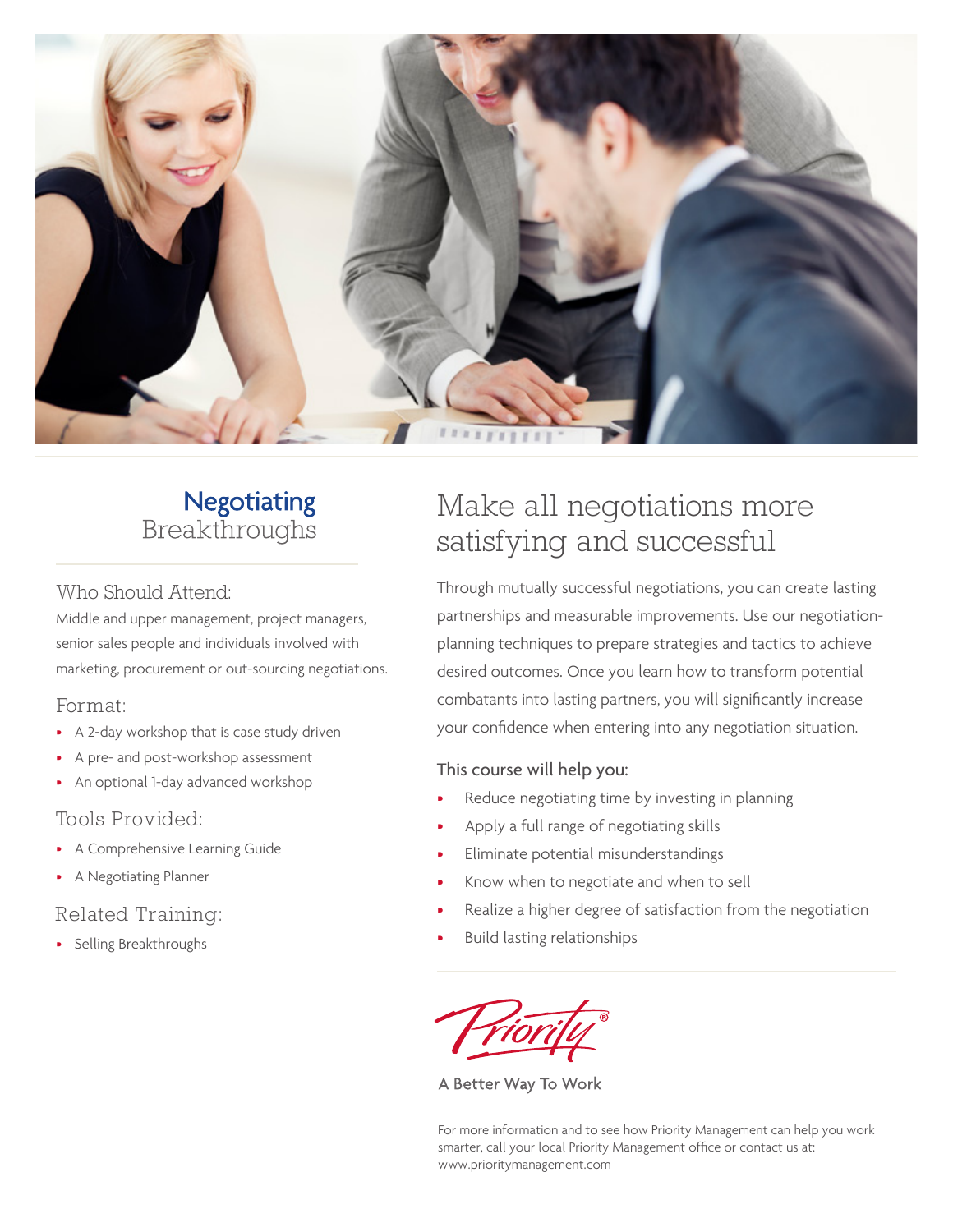# Detailed Synopsis: **Negotiating Breakthroughs**

The Negotiating Breakthroughs Workshop is designed for business negotiators. The process and tools are applicable to all negotiation situations – sales, procurement, marketing, finance, construction, projects etc, and are equally relevant to internal as well as external negotiations. The detailed negotiation guide, and the planning tools, will provide you with the necessary concepts, structures and processes of negotiation to enable you to become more skilled and confident in any negotiation situation you find yourself in.

The focus is on win:win outcomes. We spend a large part of our business lives managing transactions with others, and we owe it to them, ourselves and our organization to do it well.

Case studies and practice sessions make this an interactive workshop to learn and enhance your negotiation skills.

Unit 1 The Process of Negotiation In this unit we examine the negotiation process, and work in depth on the essential skills involved in the five stages of preparation, discussion, expansion, bargaining and finalizing.

The preparation stage includes stating with certainty the reason for the negotiation, with clear written objectives about the negotiation and the people involved. You will analyze the gaps, and learn how to manage and use the tension for resolution for both parties. Analyzing all the issues and variables is an essential precursor to ranking the variables in terms of value and cost to each party, which ensures you

get the most from each variable traded. From that information you will prepare settlement objectives that reflect the situation, and enable continuous control of all variables during the face-to-face or telephone negotiation.

The discussion stage includes the behaviours needed to initiate, gain and maintain initiatives during the negotiation. You will learn how to control the opening stage of the actual negotiation, manage the time and process agenda, confirm expectations and objectives, and control the process throughout the negotiation. You will learn how to obtain the other party's shopping list.

The expansion stage will ensure you make proposals that will achieve your optimistic objectives, and show you how to proactively develop options and alternatives, and creatively explore ways to expand the outcomes available.

The trading or bargaining stage will ensure you are effectively trading variables based on your objectives, costs and values, and use bargaining techniques to achieve your optimistic settlement objectives.

The finalizing stage ensures you positively initiate final decisions, summarize all interim settlements and agreements, and close.

Unit 2 Expanding the Essential Skills This unit expands the essential skills to ensure you understand and can deal with different approaches, competitive tactics, and achieve material and emotional wins for both parties.